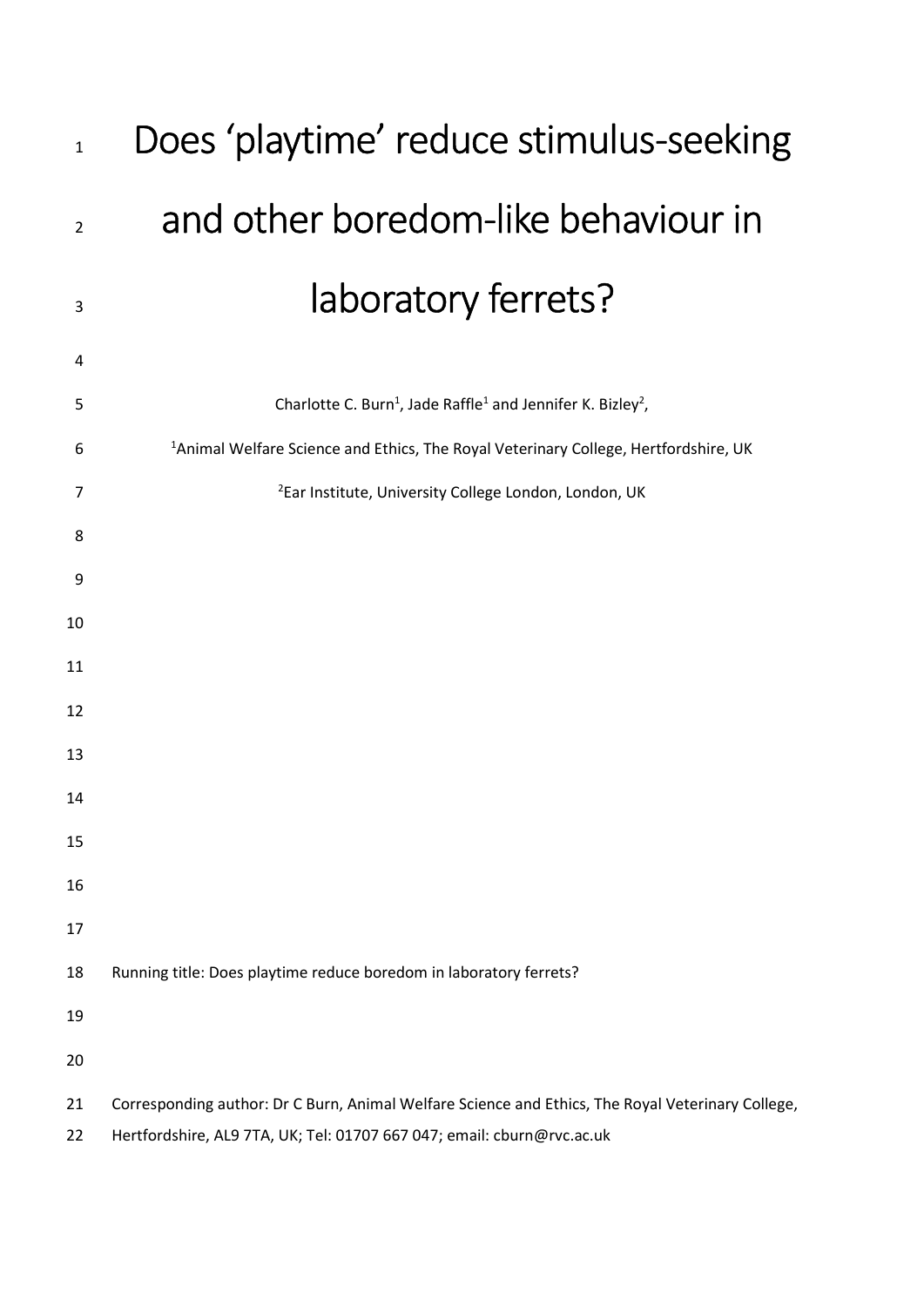## 23 Abstract

24 Much environmental enrichment for laboratory animals is intended to enhance animal welfare and 25 normalcy by providing stimulation to reduce 'boredom'. Behavioural manifestations of boredom 26 include restless sensation-seeking behaviours combined with indicators of sub-optimal arousal. Here 27 we explored whether these signs could be reduced by extra daily play opportunity in laboratory 28 ferrets. Specifically, we hypothesised that playtime would reduce restlessness, aggression, 29 sensation-seeking and awake drowsiness, even 24h later in the homecage. Female ferrets (n = 14) 30 were group housed in enriched multi-level cages. Playtime involved exploring a room containing a 31 ball pool, paper bags, balls containing bells, and a familiar interactive human for 1h. This was 32 repeated on three consecutive mornings, and on the fourth morning, homecage behaviour was 33 compared between ferrets who had experienced the playtime treatment versus control cagemates 34 who had not. Their investigation of stimuli (positive = mouse odour or ball; ambiguous = empty 35 bottle or tea-strainer; and negative = peppermint or bitter apple odour) was also recorded. We then 36 swapped treatments, creating a paired experimental design. Ferrets under control conditions lay 37 awake with their eyes open and screeched significantly more, but slept and sat/stood less, than 38 following playtime. They also contacted negative and ambiguous stimuli significantly more under 39 control conditions than they did following playtime; contact with positive stimuli showed no effects. 40 Attempts to blind the observer to treatments were unsuccessful, so replication is required, but the 41 findings suggest that playtime may have reduced both sub-optimal arousal and restless sensation 42 seeking behaviour, consistent with reducing boredom.

43 Keywords: Animal welfare; Boredom; Environmental enrichment; Exploration; Ferrets; Laboratory 44 animals

## 45 Introduction

46 Many environmental enrichment (EE) attempts are intended at least partly to relieve 47 boredom, either stated explicitly or implicitly, such as when the aim is to increase 'stimulation', 48 'exploration' or 'cognitive challenge' (e.g. Anderson & Wood 2001; Celli et al. 2003; Wells 2004; 49 Meehan & Mench 2007; Puppe et al. 2007; Langbein et al. 2009). EE has been well defined before, 50 and can encompass any environmental or husbandry modification that increases the welfare or 51 biological functioning of a captive animal (e.g. Chamove 1989; Newberry 1995; Patterson-Kane 2001; 52 Swaisgood & Shepherdson 2005). In the case of laboratory animals, EE is additionally important for 53 increasing animal normalcy, to maximise the external validity of research (Bayne & Würbel 2014). 54 The specific aims can vary, such as reducing fear (e.g. providing secluded shelters) or satisfying 55 species-specific needs (e.g. providing perches for arboreal species), but it is those aimed at providing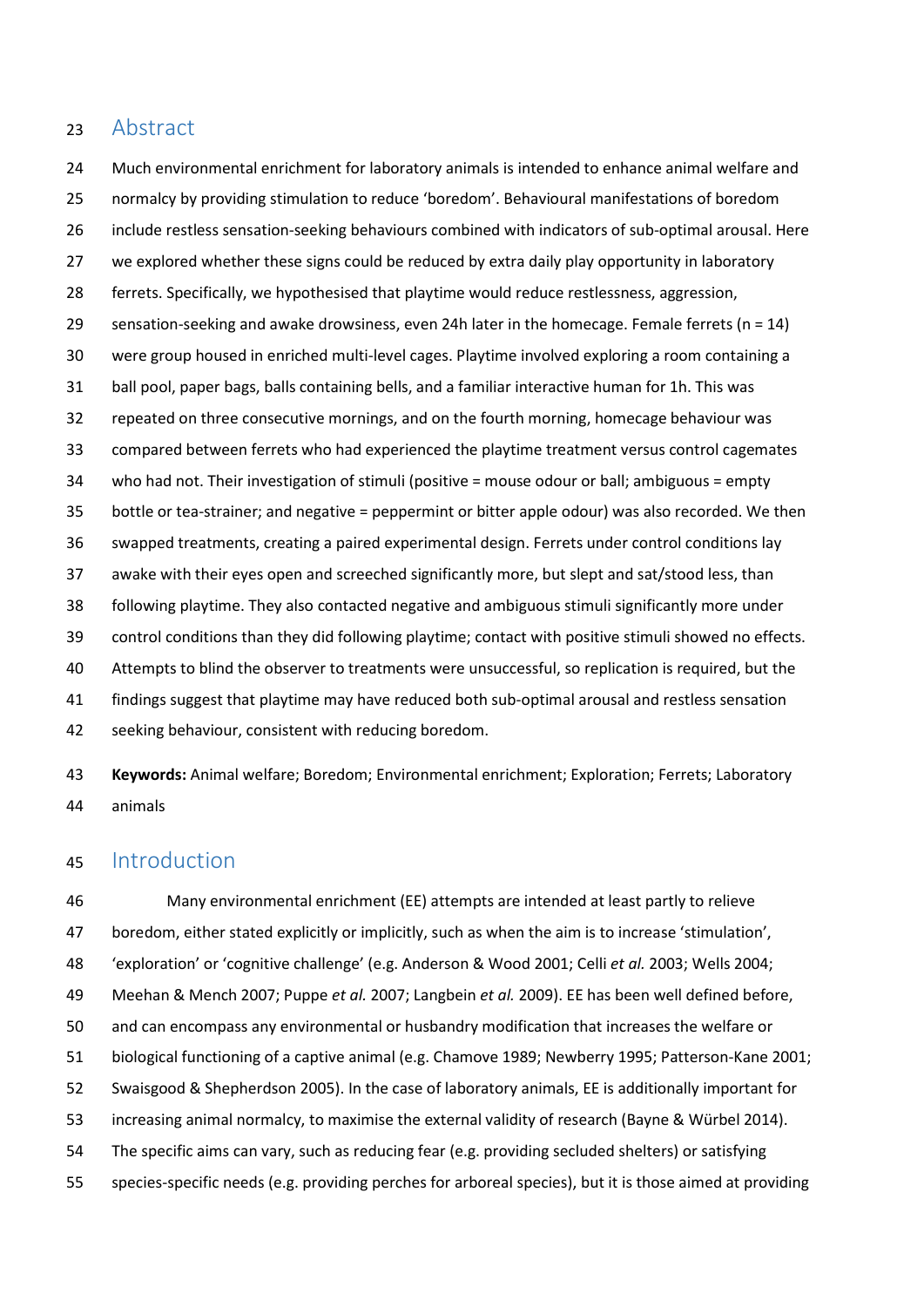56 sensory or cognitive stimulation (e.g. novel objects, sensory stimuli, or exploration) that are 57 particularly relevant for combating boredom (Meehan & Mench 2007; Manteuffel et al. 2009; Wells 58 2009; Meagher 2019). Opportunity to play generally could be effective, as play has been suggested 59 as a mechanism for countering boredom (e.g. Burghardt 1984; Held & Špinka 2011; Burghardt 2014; 60 Ahloy-Dallaire et al. 2018). However, until recently, objective indicators of boredom were lacking, so 61 it was difficult to assess whether stimulating EE was ever successful in tackling it.

62 Boredom is a negative emotion, which is caused by monotony that fails to engage attention 63 and to maintain optimal arousal levels (Wemelsfelder 2005; Eastwood et al. 2012; Burn 2017). It is 64 associated with a motivation for almost anything different or more arousing than the stimuli 65 available (Mason & Burn 2011; Meagher & Mason 2012; Meagher 2019). The motivation for general 66 stimulation as being key to objectively indicating boredom was identified and used by Meagher and 67 Mason (2012) who distinguished possible reasons why environmentally unenriched farmed mink 68 were observed to lie awake with their eyes open more than enriched mink (Meagher et al. 2013). 69 They suggested that if lying awake was due to boredom, the mink without EE would voluntarily 70 interact with diverse stimuli ranging from pleasant to unpleasant, whereas this would not be the 71 case for the alternative explanations of apathy or anhedonia. Mink lacking EE did indeed interact 72 with ambiguous and negative stimuli more readily than enriched mink did, indicating that they 73 sought general stimulation – even if it was not pleasant – which is consistent with boredom. Those 74 results were largely replicated in a follow up study (Meagher et al. 2017).

75 Motivation for general stimulation is part of a more general aversion to a monotonous 76 situation, so manifestations of boredom can present as stimulus-seeking (as in the mink), or as 77 restlessness, risk taking, unprovoked aggression, or escape behaviour (Burn 2017). However, this set 78 of behaviours is not entirely unique to boredom, because some of the manifestations of it could also 79 occur in other states, such as excitement, exploration, frustration, pain or playfulness. Therefore, it 80 is the seemingly paradoxical juxtaposition of these highly active behaviours versus low arousal 81 states, such as lying awake and yawning, that seems to characterise boredom (Berlyne 1960; 82 Wemelsfelder 2005; Fahlman et al. 2013). This is because boredom seems to occur when stimulation 83 is of insufficient quality to maintain optimal arousal levels, making the animal drowsy but not tired, 84 and motivating it to raise its arousal levels by whatever means possible (Burn 2017).

85 It is these two classes of indicators (drowsiness and arousal-seeking behaviours) that we 86 chose to measure when assessing whether additional playtime could help reduce potential boredom 87 in laboratory ferrets (Mustela putorius furo). Not all low arousal behaviours are relevant to 88 boredom, because different types of inactivity can have very different implications for animal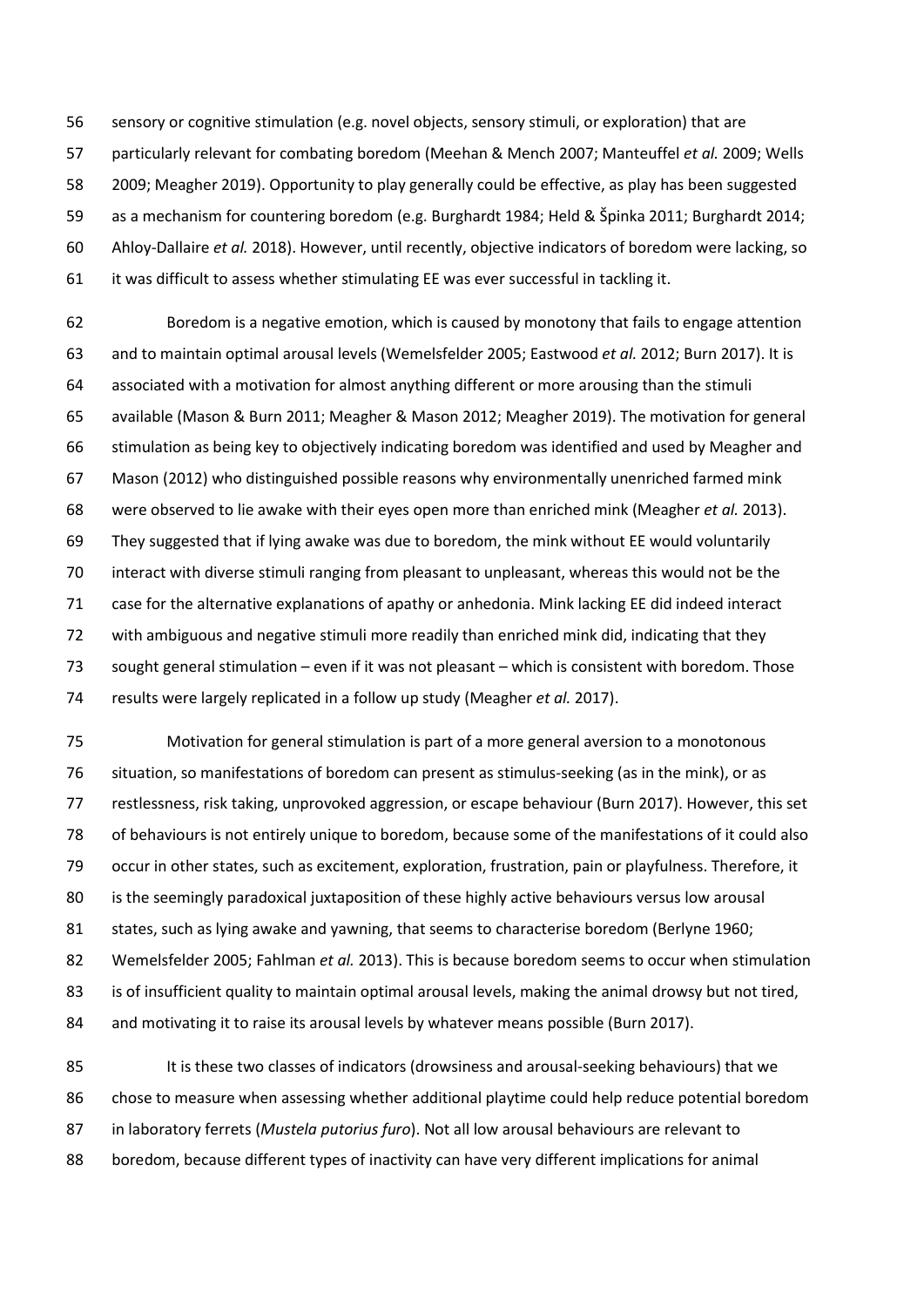89 welfare, but lying awake with eyes open is one of the most relevant to boredom (Meagher et al. 90 2013).

91 Playtime, in 'playrooms' outside the home environment, has been used as putative EE in 92 species including rats (Widman & Rosellini 1990), pigs (Casey et al. 2007), dogs (Adams et al. 2004), 93 cats (Wilson et al. 1965), and primates (reviewed in Rennie & Buchanan-Smith 2006). Playing and 94 exploration opportunities can enhance cognitive function (Wilson et al. 1965; Pereira et al. 2007) 95 (but see Bennett *et al.* 2006) and encourage general exploration (Widman & Rosellini 1990) over the 96 long term. On the other hand, in primates at least, EE within the homecage appeared more effective 97 in terms of enhancing welfare than were regular playtimes, with primates performing increased 98 abnormal behaviour upon being returned to barren cages after playtimes than without playtimes 99 (reviewed in Rennie & Buchanan-Smith 2006). There could therefore be some concern that playtime 100 benefits are only transient, and that there could even be a negative contrast effect: the playtime 101 could increase homecage restlessness if the animal learns that the homecage is insufficiently 102 stimulating compared with the playroom.

103 Playtimes have not yet been investigated in terms of their potential to reduce animal 104 boredom specifically. If they are effective in this respect, they should ideally not just reduce 105 boredom during the playtime itself, but also to some extent back in the homecage, indicating that 106 the playtime has satisfied the motivation for greater stimulation. In the current study, we therefore 107 aimed to investigate the hypothesis that, if playtime reduces boredom even back in the homecage, it 108 would decrease behaviour indicating both stimulus-seeking and suboptimal arousal. We tested this 109 in laboratory ferrets in their homecages one day after playtime. We used a playtime paradigm 110 designed to offer all types of play: locomotor, social, object, and exploratory play (Burghardt 1984).

# 111 Materials and Methods

112

#### 113 Animal housing and husbandry

114 Fourteen adult female pigmented ferrets were used. They were housed long term to 115 participate in other studies. They had been obtained from Highgate Farms (UK) from 12-16 weeks 116 old, and weighed between 670 and 1070g (mean±SD = 891±110g) at the time of testing. Nine of the 117 ferrets were 1 year old, and five were 2-3 years old. For the purposes of other studies (e.g. Town et 118 al. 2017) unrelated to the current paper, the five older ferrets were chronically implanted for 119 bilateral electrophysiological recording from auditory cortex (Warp-16 microdrives (Neuralynx, MT), 120 housing 16 independently moveable tungsten microelectrodes (WPI Inc., FL)). All animals were also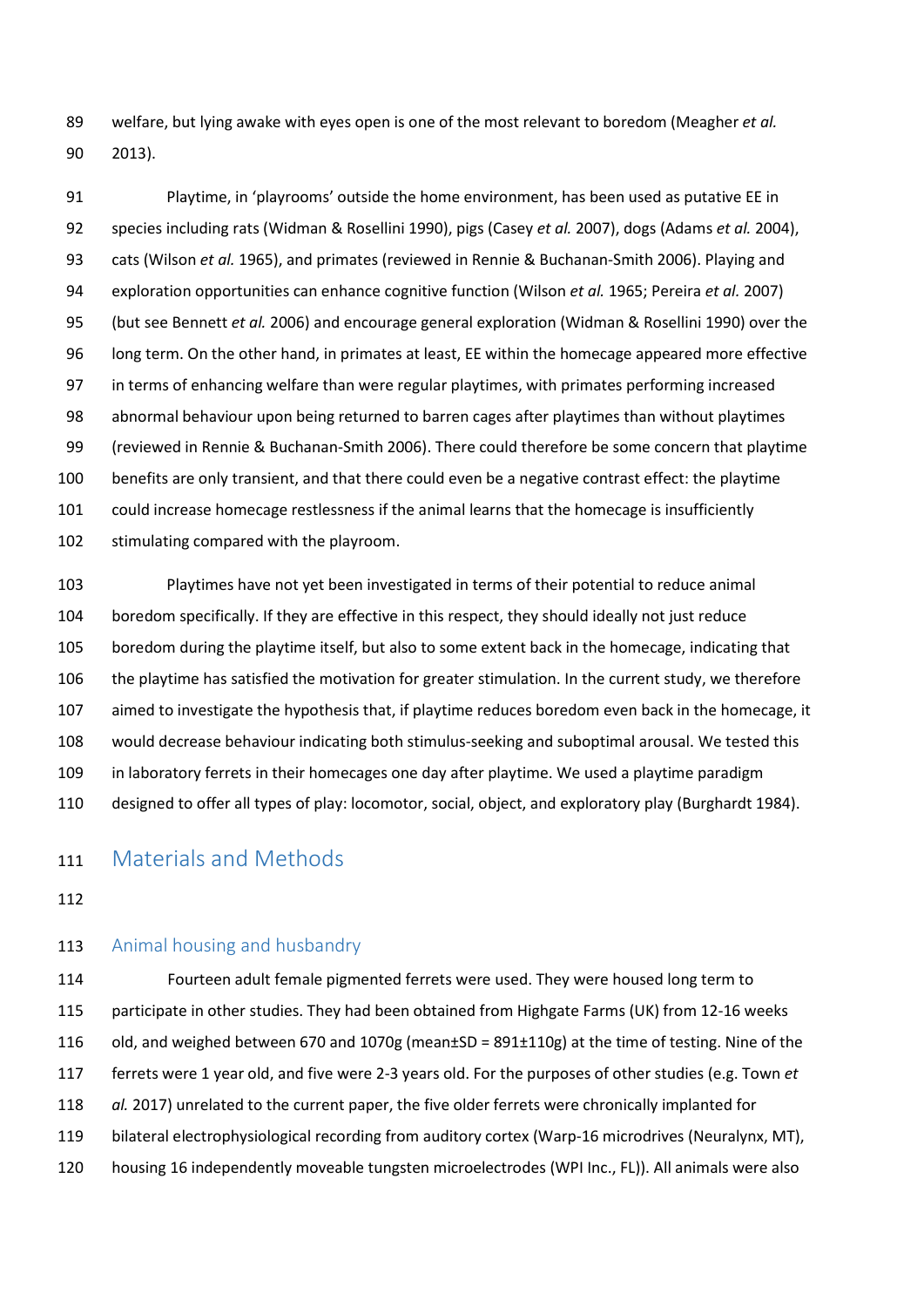121 trained on auditory discrimination tasks which required restricted access to water in their home 122 cage during testing, but they participated in this study during their weeks off when they had 123 unrestricted access to water in their home cage; they had a minimum of 65h ad lib water before 124 participating.

125 Ferrets were housed in a room maintained at 15-24°C, with artificial lighting switched on 126 according to their winter cycle at 8:00 and off at 18:00h. All ferrets had access to food (VitalinTM 127 chicken and rice pellets, Grove Pet Foods, Lincoln) and water ad libitum. Ferrets were socially 128 housed in multi-tier cages that could be interconnected via tunnels. During the data collection 129 period of this study, ferrets were housed in groups of four in a single multi-level cage (175x90x74cm, 130 four levels accessible via ramps, Tecniplast). Cages were provided with with woodshavings as 131 bedding, paperwool, green plastic tunnels, small cardboard boxes and large paper bags.

132 All ferrets were allowed outside their cages to explore freely in their holding room every day 133 at 12:30h, during cage cleaning. During this period (45-60 mins) they explored the floor of the room 134 and could interact with conspecifics from and in other cages. The ferrets' social groups were mixed 135 and re-formed every week. The ferrets were also regularly handled and stroked by staff members.

136 This study was ethically approved by the Clinical Research and Ethical Review Board (CRERB) 137 at the Royal Veterinary College, reference number URN 2017 1755-3.

### 138 Playtime treatment

139 For three consecutive days (Monday-Wednesday) two of the four ferrets within the 140 experimental cage received 1h of extra playtime. This occurred at 10:00h-11:00h, on the basis of 141 pilot observations that revealed this as the ferrets' most active daytime period. The playtime 142 treatment involved the ferrets being allowed out of their homecage in the holding room with two 143 ferrets from another cage, similar to that occurring during cage-cleaning, but extra stimuli were 144 provided, such as tunnels and balls (Table 1). The experimenter (JR) was also present to supervise 145 and provide additional voluntary interaction with these ferrets. The remaining two cagemates 146 stayed within the cage and acted as controls.

147

- 148
- 149

150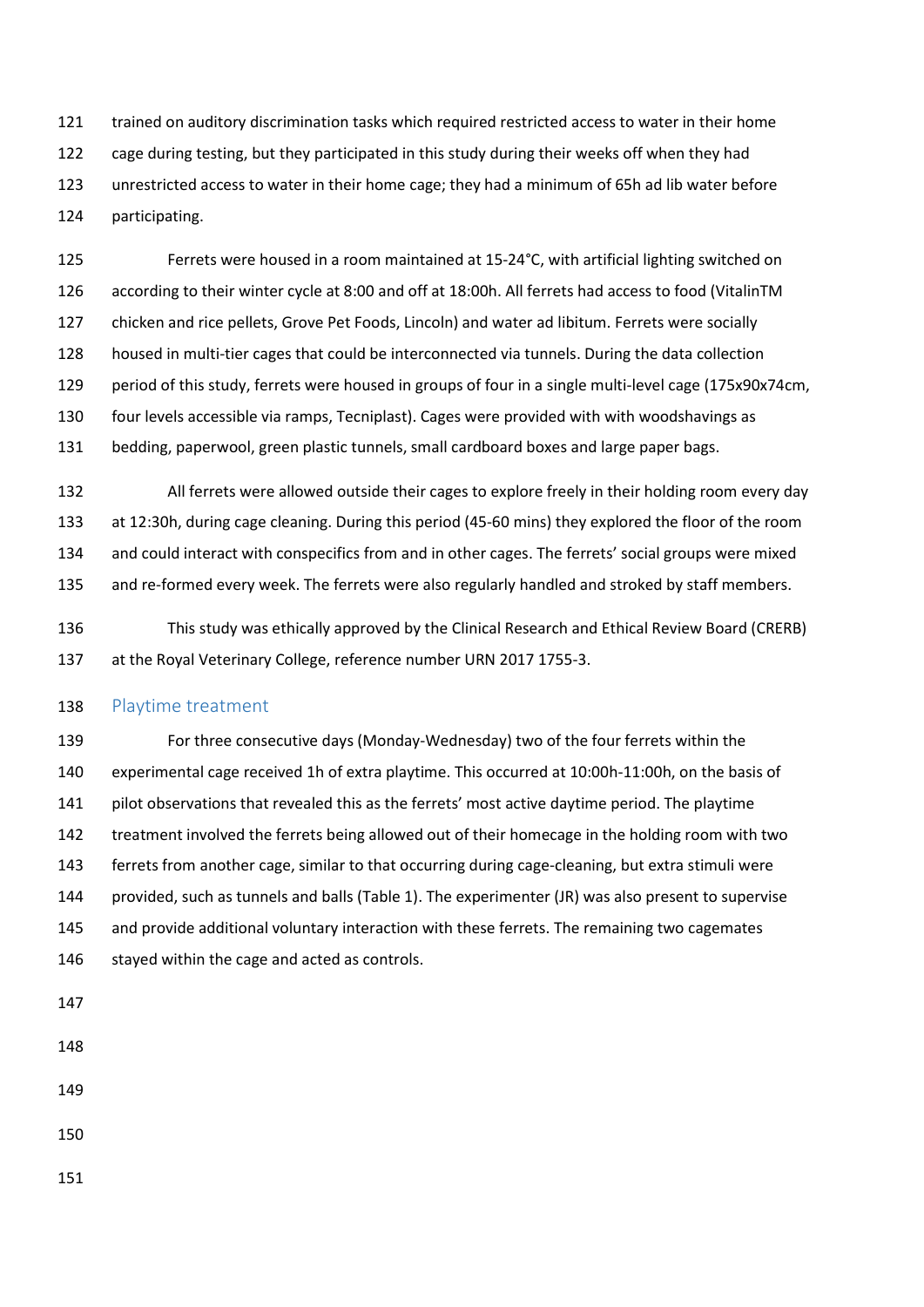|     | Playtime stimuli                                                                                  | <b>Specifications</b>                                     |  |  |  |
|-----|---------------------------------------------------------------------------------------------------|-----------------------------------------------------------|--|--|--|
|     | <b>Rigid Tunnel</b>                                                                               | SnuggleSafe Way to Go Fun Tunnel 90cm x 15cm              |  |  |  |
|     | Hard Brown Tube Piping                                                                            | Short Plumbing Pipe                                       |  |  |  |
|     | Ball with Bell (x4)                                                                               | Bell Ball Cat Toys (Aimé) - Pack of 4, 10.7 x 3.6 x 15 cm |  |  |  |
|     | Plastic Ball (x6)                                                                                 | Marshall Pet Products Pop-N-Play Ball Pit Balls           |  |  |  |
|     | Large Brown Empty Paper Sack                                                                      | Previously contained ferret dry food (Vitalin pellets)    |  |  |  |
| 153 | These stimuli were partly on the basis of recommendations from a 7-chamber EE study investigating |                                                           |  |  |  |
| 154 | motivation in ferrets for different types of EE (Reijgwart et al. 2017).                          |                                                           |  |  |  |
| 155 | Each week a different pair of ferrets was allocated to the playtime treatment, while their        |                                                           |  |  |  |
| 156 | cagemates acted as controls. By the end of the 8-week study, all ferrets had experienced both     |                                                           |  |  |  |
| 157 | treatments. This created a paired experimental design, unbalanced across cages because of the     |                                                           |  |  |  |
| 158 | weekly mixing of social groups. Sampling was primarily opportunistic, based on which ferrets were |                                                           |  |  |  |
| 159 | off-study on a given week and whether animals had previously experienced been in the playtime or  |                                                           |  |  |  |
| 160 | control group. Seven ferrets experienced playtime first, and seven control first.                 |                                                           |  |  |  |
| 161 |                                                                                                   |                                                           |  |  |  |

### 152 Table 1. Overview of the stimuli available to ferrets during the 1-hour of extra playtime.

### 162 Homecage Behavioural Observations

163 On the fourth day (Thursday, after three treatment days), an observation of homecage 164 behaviour was conducted by the experimenter (JR), who stood quietly 1m away from the homecage. 165 This occurred at 10:00-10:30h, i.e. at the same time as the playtime treatment had started on the 166 preceding days, and 24h after the start of the most recent treatment.

167 Live behavioural observations were developed on the basis of a pilot study, which had been 168 conducted over 1 week preceding the study and which also served as an attempt to habituate the 169 ferrets to the observations. The behavioural ethogram is shown in Table 2. The 30 min protocol 170 consisted of scan sampling of behaviour on a one-zero basis every 30 s for the four ferrets within the 171 homecage, scanning from left to right, top to bottom (Martin & Bateson 2007). When a ferret 172 performed multiple behaviours simultaneously, only the most fleeting behaviour was recorded so as 173 not to miss it, based on a priority list (behaviours that occasionally occurred together, listed from 174 highest priority to lowest were: Screeching > Biting > Chasing > Walk/Run > Standing).

175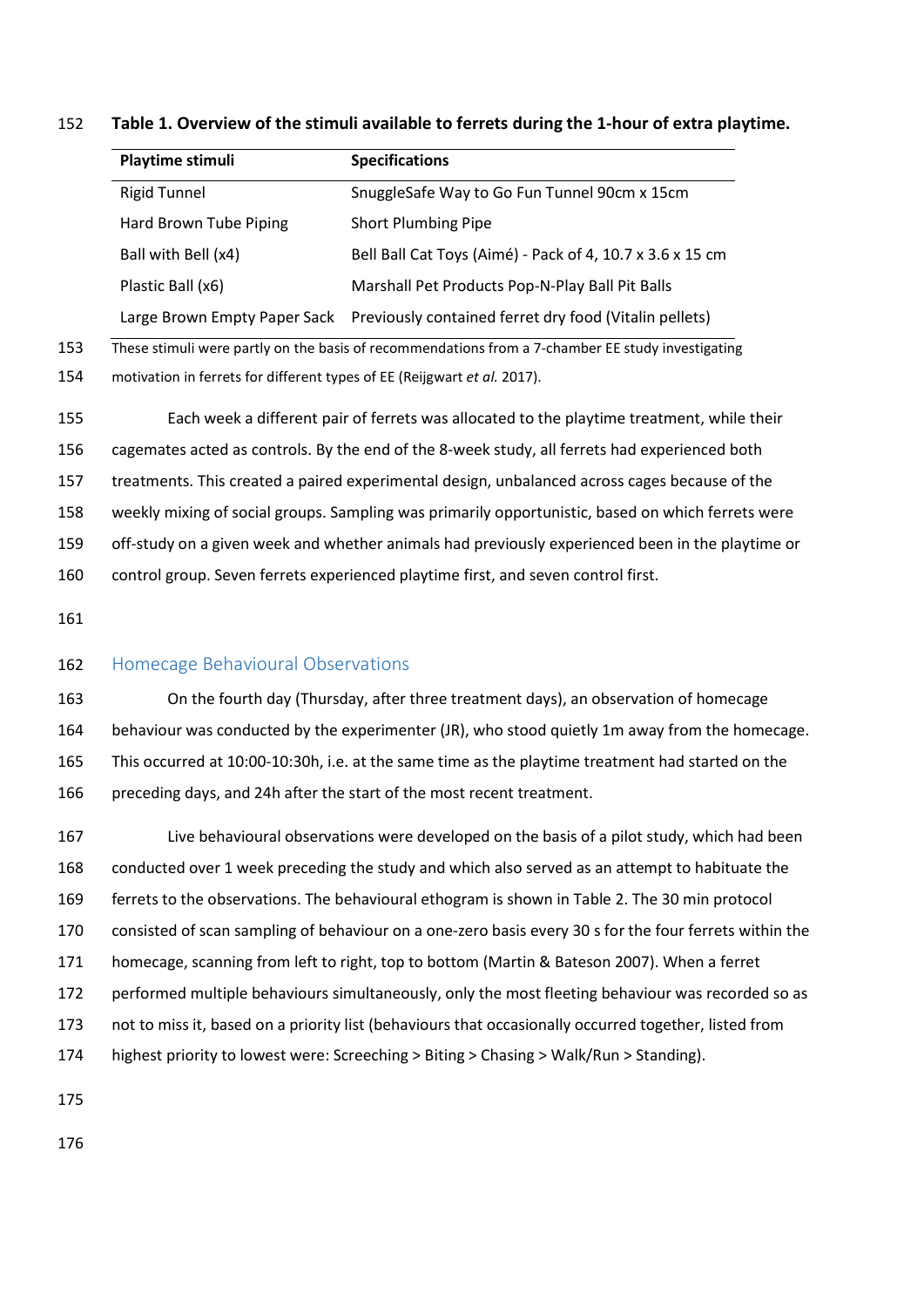|                      | <b>Definition</b>                                 | <b>Hypothetical relevance</b> |
|----------------------|---------------------------------------------------|-------------------------------|
| <b>Biting</b>        | The animal bites another animal                   | Restlessness/stimulus-        |
|                      |                                                   | seeking                       |
| Chasing              | The animal follows at a run another animal who    | Restlessness/stimulus-        |
|                      | is retreating                                     | seeking                       |
| Climbing             | The animal moves along tunnel, or on a rope,      | Restlessness/stimulus-        |
|                      | cage bars or ramp                                 | seeking                       |
| Digging              | The animal claws at the sawdust with              | Restlessness/stimulus-        |
|                      | paws/pushes the sawdust around with nose          | seeking                       |
| Drinking water       | The animal is stationary consuming water          | Restlessness/stimulus-        |
|                      |                                                   | seeking                       |
| <b>Eating Food</b>   | The animal is stationary consuming food -         | Restlessness/stimulus-        |
|                      | mouth is chewing                                  | seeking                       |
| Allo-grooming        | The animal strokes tongue/claws over another      | Restlessness/stimulus-        |
|                      | ferret's fur                                      | seeking                       |
| Lying with eyes      | The animal is lying down stationary with eyes     | Sub-optimal arousal           |
| open                 | open                                              |                               |
| Out of Sight         | The animal is out of sight for observation        | Included for                  |
|                      |                                                   | completeness                  |
| Screeching           | The animal makes a vocal screeching noise         | Restlessness/stimulus-        |
|                      |                                                   | seeking                       |
| Standing             | The ferret stands stationary on all four feet for | Sub-optimal arousal           |
|                      | at least 2 seconds                                |                               |
|                      |                                                   |                               |
| <b>Sniffing Bars</b> | The animal approaches the cage bars, sniffing     | Restlessness/stimulus-        |
|                      | and looking out with eyes open                    | seeking                       |
| Self-grooming        | The animal strokes tongue/claw over its fur       | Restlessness/stimulus-        |
|                      |                                                   | seeking                       |
| Sitting              | The animal is sitting stationary with head up     | Sub-optimal arousal           |
|                      | and eyes open                                     |                               |
| Sleeping             | The animal is lying down stationary with head     | Sub-optimal arousal           |
|                      | down and eyes closed                              |                               |

177 Table 2. Ethogram of ferret behaviours and their relevance to the hypothesis.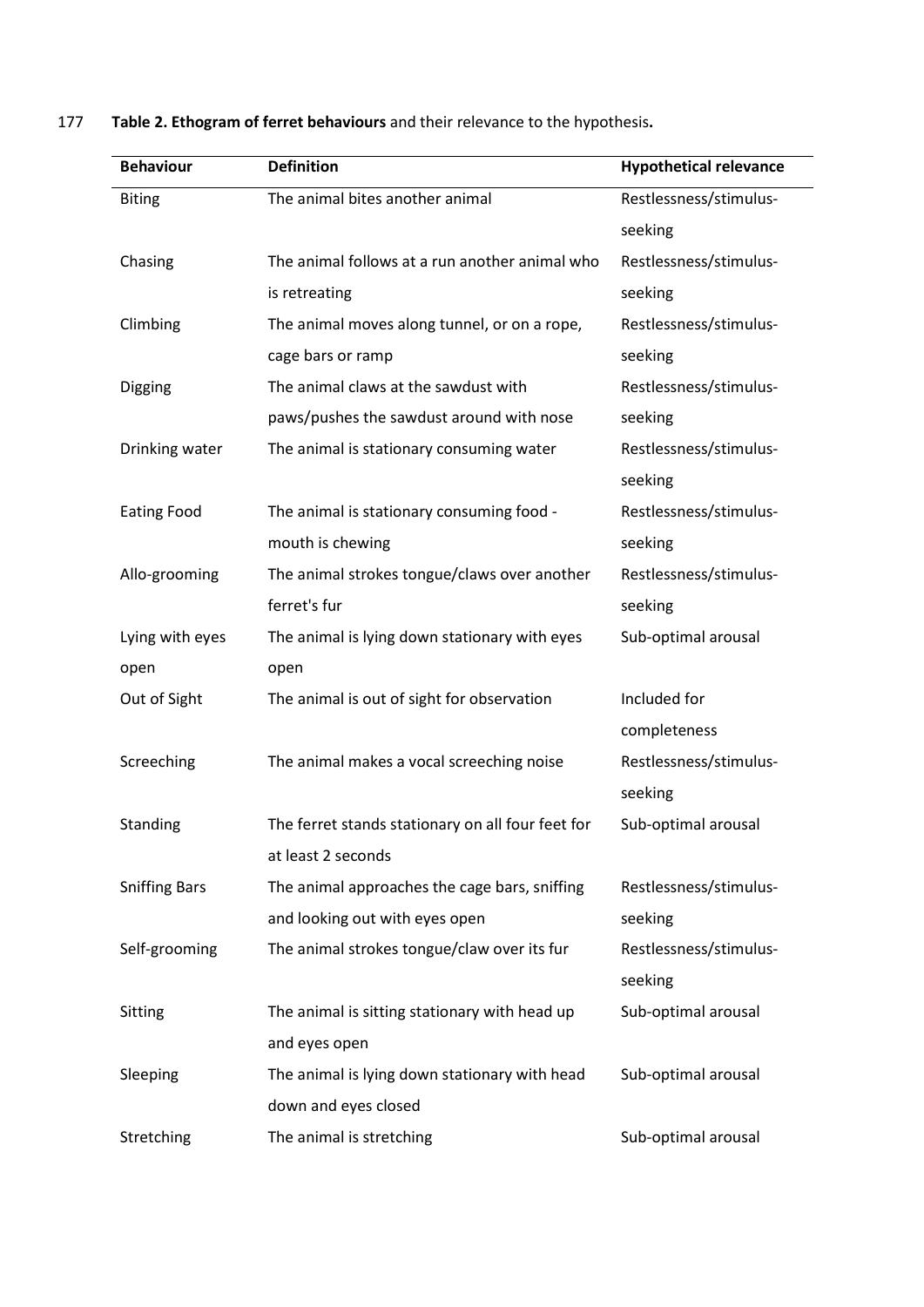| Walking/running | The animal uses four limbs to locomote on a | Restlessness/stimulus- |
|-----------------|---------------------------------------------|------------------------|
|                 | horizontal surface                          | seeking                |
| Yawning         | The animal opens its mouth with head tilted | Sub-optimal arousal    |
|                 | backwards                                   |                        |

The ethogram was based upon pilot investigations of homecage ferret behaviour patterns of interest. The pilot study consisted of instantaneous scans every 30s for a period of 1h starting at 10:00h and ending at 11:00h for a total of 1 week prior to commencing the behavioural observation study. The behaviours are separated according to whether they were hypothesised to signal restlessness/stimulus-seeking or suboptimal arousal aspects of behaviour, and thus decreased following playtime. They are all normal behaviours, so any differences would be relative between the two treatments rather than indicating that the behaviours always indicate restlessness/stimulus-seeking or suboptimal arousal. 185 Ideally, a person other than the experimenter would have administered the treatment, allowing the

186 experimenter to remain blind to treatment during behavioural observations. However, due to 187 personnel shortage, the experimenter had to both supervise the playtime treatment and conduct 188 behavioural observations, so video recordings were taken to enable later blind scoring and testing of 189 observer reliability. Despite this attempt, the video-recordings proved excessively dark, preventing 190 identification of each ferret and observation of behaviour, so only the live-recordings could be 191 analysed.

#### 192 Stimulus Interaction

193 After completing the 30 min observation, all four ferrets were removed from their cage to explore 194 the room for 5 min to awaken any who were drowsy. They were then placed back in their cage and 195 presented with six different stimuli in a randomised order (Table 3). Each stimulus (aside from the 196 ball with bell and empty plastic bottle) was presented inside a tea-leaf strainer, and each was 197 attached to the outside of the cage for 2 min in the same position on the middle cage level, with 198 approximately 15s between each stimulus. The ferrets' interactions with the stimuli were entirely 199 voluntary. The starting location of ferrets could not be controlled, but was noted and taken into 200 account in analyses. The latency and duration of contact with the stimuli (the ferret physically 201 touching the stimuli either with their nose or paws) was recorded live by the observer for each ferret 202 for 2 min using a stopwatch. Again, video recordings were intended to provide data for later scoring, 203 but these proved too dark for analysis.

204

205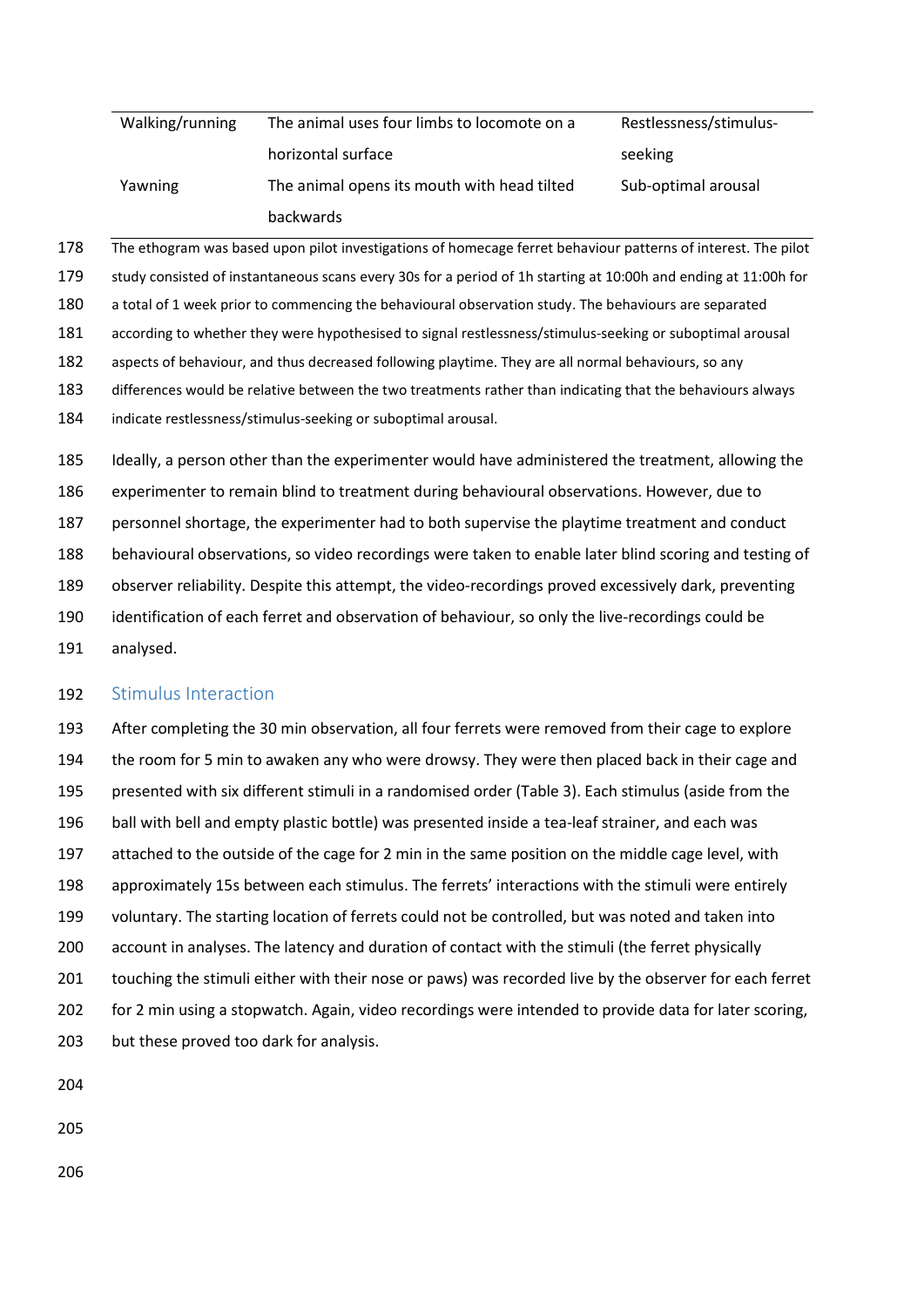| <b>Stimuli</b>                                    | <b>Effect</b> | Rationale                         |
|---------------------------------------------------|---------------|-----------------------------------|
| Mouse bedding contained inside a tea-leaf         | Positive      | Attractive to ferrets due to mice |
| strainer                                          |               | being prey in the wild            |
| Ball with bell hung                               | Positive      | Elicits a preference and a play   |
|                                                   |               | response in ferrets (Reijgwart et |
|                                                   |               | al. 2017).                        |
| An empty tea-leaf strainer                        | Ambiguous     | Novel with no apparent            |
|                                                   |               | biological relevance              |
| An empty plastic bottle                           | Ambiguous     | Novel with no apparent            |
|                                                   |               | biological relevance              |
| Cotton wool soaked with 5ml of peppermint oil     | Negative      | An aversive scent for the ferrets |
| (Tisserand Aromatherapy® 100% extracted           |               | (as determined by headshakes      |
| peppermint oil, Sayers Common, UK) contained      |               | and avoidance in the pilot        |
| inside a tea-leaf strainer                        |               | study)                            |
| Cotton wool soaked with 5ml of bitter apple       | Negative      | Commercially available animal     |
| spray (Grannick's Bitter Apple®) contained inside |               | deterrent                         |
| a tea-leaf strainer                               |               |                                   |

### 207 Table 3. Overview of the stimuli presented to the ferrets.

208 The stimuli were chosen following (Meagher & Mason 2012) and results of our pilot studies. They were hung 209 on the outside bars in the central section of the homecage.

210

#### 211 Statistical Analysis

212 Generalized Linear Mixed Models (GLMM) were used to analyse the data in SPSS, with 213 Generalised Estimating Equations (GEE) being used in R when there were excessive zeroes (e.g. 214 behaviours that most ferrets did not perform at all). For binary outcomes, models were checked for 215 inflated standard errors; for continuous outcomes, models were checked for normality of residuals 216 and homogeneity of variance, and the outcome transformed as necessary. Statistical significance is 217 stated with two-tailed P-values < 0.05.

218 For the observations of unprovoked behaviour, many behaviours were too rare for statistical 219 analysis, so the outcomes that could be tested were sleeping, lying with eyes open, sitting or 220 standing stationary (sitting and standing summed together), walking/running, sniffing the bars, 221 screeching, and aggression (screeching, biting and chasing summed together). The fixed factor 222 predictors were treatment, time points, age/implant (considered together because animals with 223 implants were older) and date/group (considered together because the groups of any four ferrets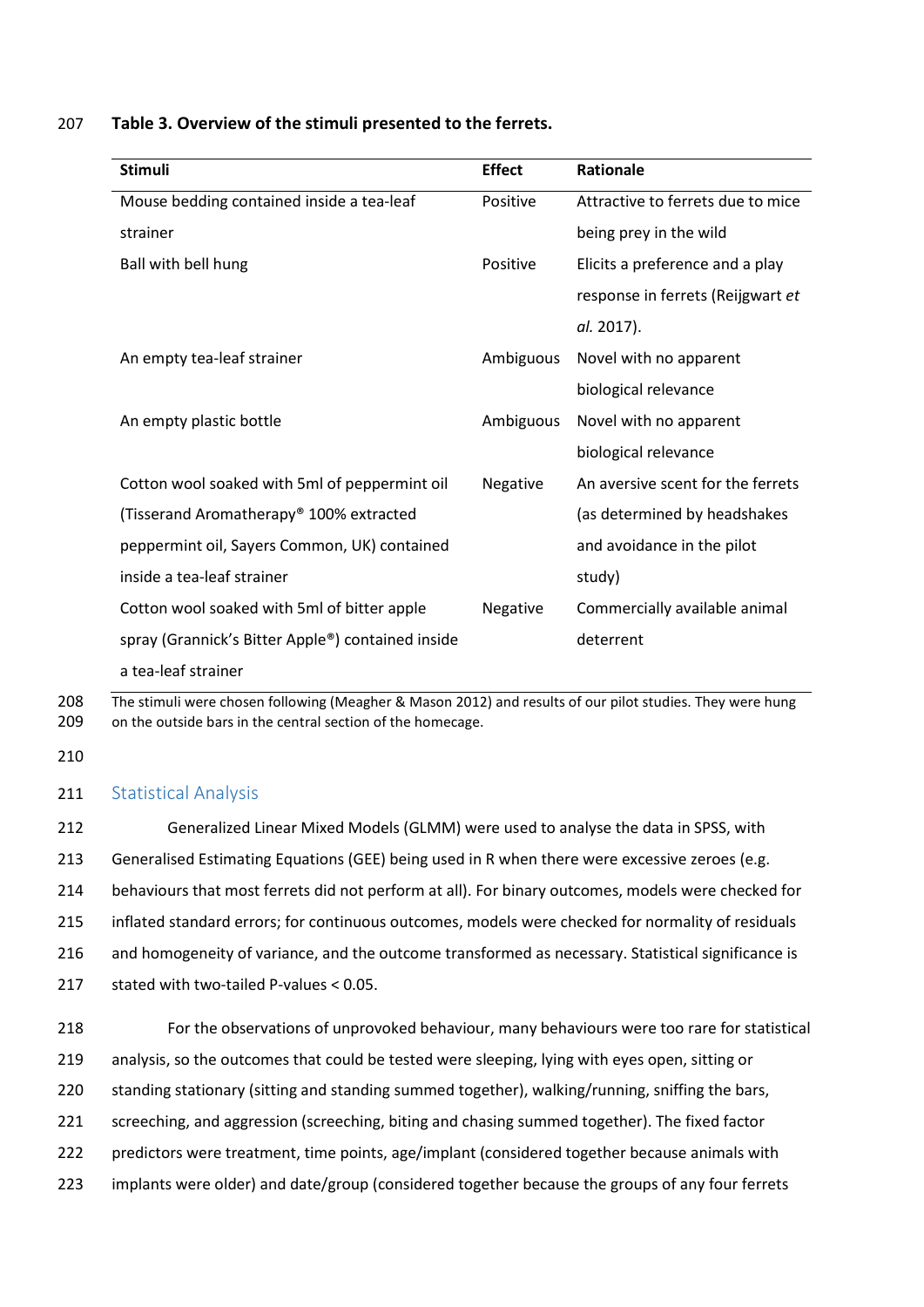224 were each tested on unique dates), with ferret ID as a random factor. When there was complete 225 separation of data (behaviour performed in one treatment and not at all in the other treatment), a 226 non-parametric McNemar test was used.

227 For the stimulus interaction test, the effect of treatment was run in a GLMM across all 228 ferrets, with whether or not the ferret investigated the stimuli as the outcome,. The fixed predictors 229 were treatment, stimulus type (positive, ambiguous, or negative), their two-way interaction, ferret 230 start position, and stimulus presentation order, with ferret ID, age/implant, and date/group as 231 random factors. GLMMs were also run for only those ferrets who contacted the stimuli, and the 232 measured outcomes tested were duration of, and latency to, contact. Latency was square root 233 transformed to provide a normal distribution before running through the GLMM. The same 234 predictors were used as with the previous GLMM. However, where insufficient degrees of freedom 235 were observed to support the interaction, separate models were run per stimulus type (positive, 236 ambiguous and negative stimuli). When a ferret did not contact a stimulus at all during the 2-minute 237 observation, that data point was excluded as a missing value in the models of latency and duration 238 of contact.

## 239 Results

#### 240 Homecage Behavioural Observations

241

242 On the day after playtime, ferrets spent significantly more time sleeping (GEE: OD = 11.462; 243 95% CI [0.034, 0.227]; P < 0.001) and sitting (GEE: EO = 3.885; 95% CI [0.107, 0.619]; P = 0.002) than 244 when in the control condition. In turn, ferrets in the control condition spent more time lying awake 245 with eyes open (GMM: OD = 4.126; 95% CI [2.70, 6.260]; P < 0.001) and screeching (GEE: OD = 246 17.407; 95% CI [17.405, 17.405], P < 0.001). The statistically significant effects are shown in Figure 1. 247 Walking/running and sniffing the bars showed no significant treatment effects. Signs of aggression 248 other than screeching were too rare for analysis alone, but when combined with screeching to form 249 an 'overall aggression' frequency, this showed no statistically significant effects.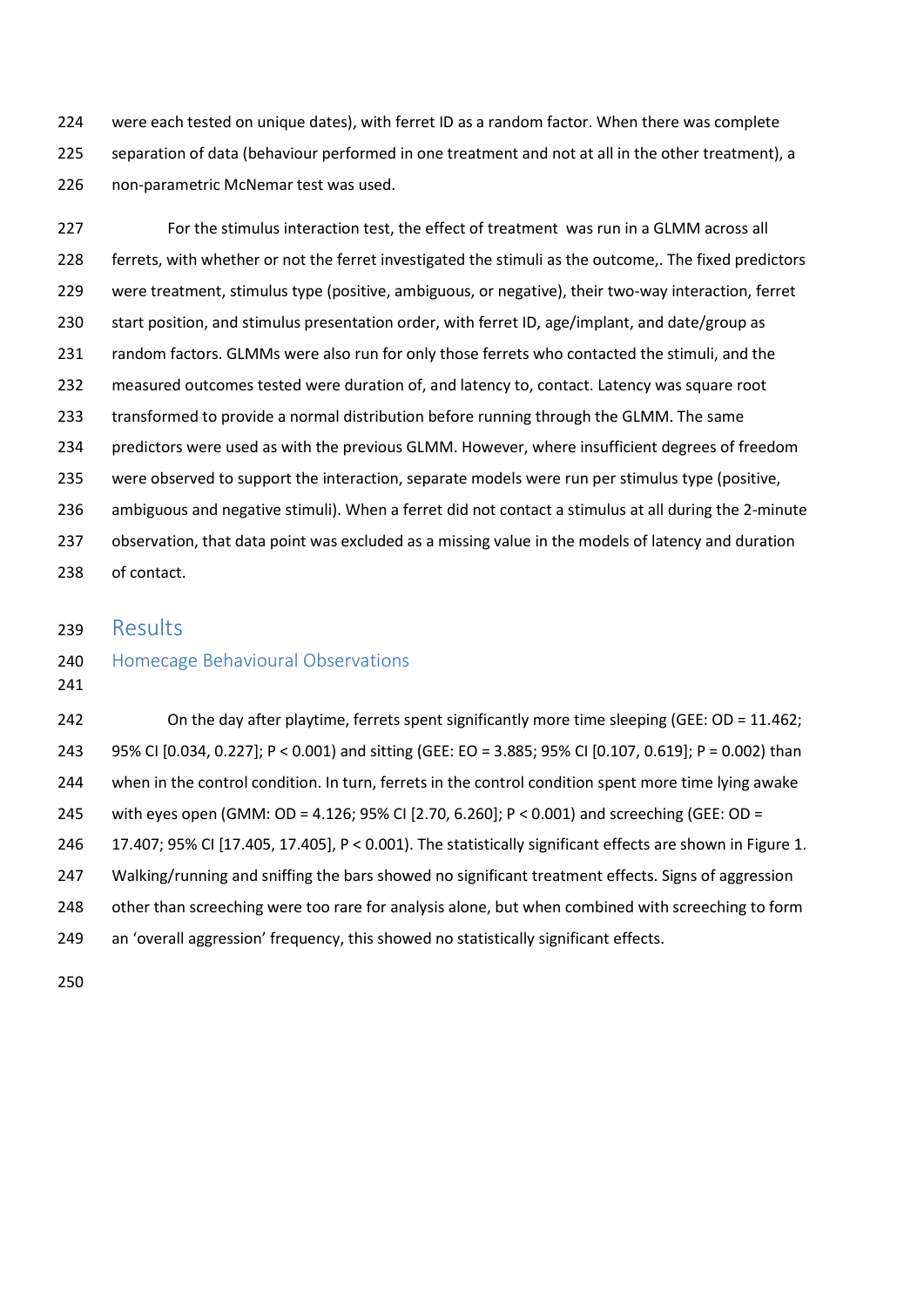



252 Figure 1. Mean ± SE frequency of screeching, lying awake with eyes open, sitting or standing stationary, and 253 sleeping in ferrets who had and had not received extra playtime. The subjects were female ferrets (n = 14) in a 254 paired experimental design. Behaviour was recorded every 30 s over a 30 min observation per ferret per 255 treatment.

256 Younger ferrets without an implant spent more time screeching (GEE: OD = 3.427; 95% CI 257 [3.427, 3.427], P < 0.001) and sitting (GEE: OD = 3.665; 96% CI [1.533, 8.760], P = 0.003) and less time 258 sleeping (GEE: OD = 0.356; 95% CI [0.209, 0.606], P < 0.001) than older ferrets. They also exhibited 259 increased frequencies of sniffing bars (GEE for SF: EO = 3.307; 95% CI [1.085, 10.086]; P = 0.035) and 260 walking/running (GEE for WR: EO = 2.309; 95% CI [1.247, 4.275]; P = 0.008) than older animals. Time 261 point and date/group showed no significant effect on behaviour.

#### 262 Stimulus Interaction

263 Ferrets in the control condition were more likely to contact stimuli than following the 264 playtime treatment (GLMM: Odds +/- S.E. = 3.059 +/- 0.536, t = -2.217, P = 0.028). This effect was 265 seen across stimulus types (Positive: Control = 12/14 ferrets vs Playtime = 10/14; Ambiguous: 266 Control = 11/14 vs Playtime = 10/14; and Negative: Control = 11/14 vs Playtime = 9/14). Ferret 267 starting position, stimulus type and order of presentation showed no effects on ferret interactions 268 with the stimuli.

269 Of ferrets who did contact stimuli, playtime significantly increased latencies to contact the 270 negative stimuli (GLMM: Coeff +/- S.E. = 0.974 +/- 0.376, t = 2.592, P = 0.012), with a non-significant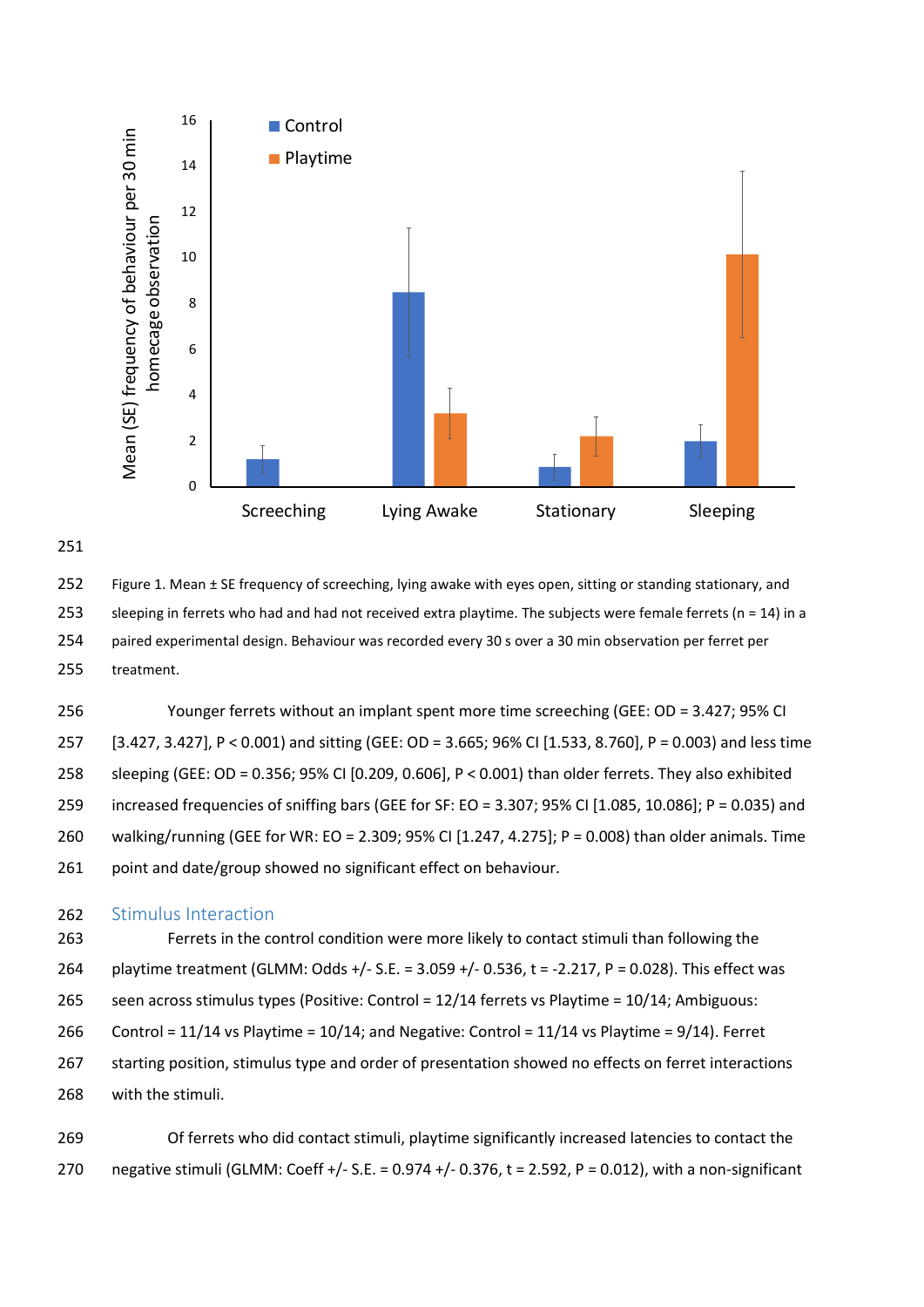- 271 trend in the same direction for ambiguous stimuli (Coeff +/- S.E. = 0.948 +/- 0.482; 1.967; P = 0.055;
- 272 Figure 2). There was no significant difference or trend in latency to contact the positive stimuli.
- 273



275

- 276 Figure 2. Interactions with stimuli presented to ferrets who had and had not been given extra playtime. The
- 277 mean  $\pm$  SE latency to contact the stimuli is shown in (a), and the mean  $\pm$  SE duration of contact with stimuli is
- 278 shown in (b). Positive stimuli = ball with bell and mouse bedding; ambiguous = empty plastic bottle and empty
- 279 tea-leaf strainer; and negative = bitter apple spray and peppermint oil. The subjects were female ferrets (n =
- 280 14) in a paired experimental design, with control data in blue and extra playtime data in orange.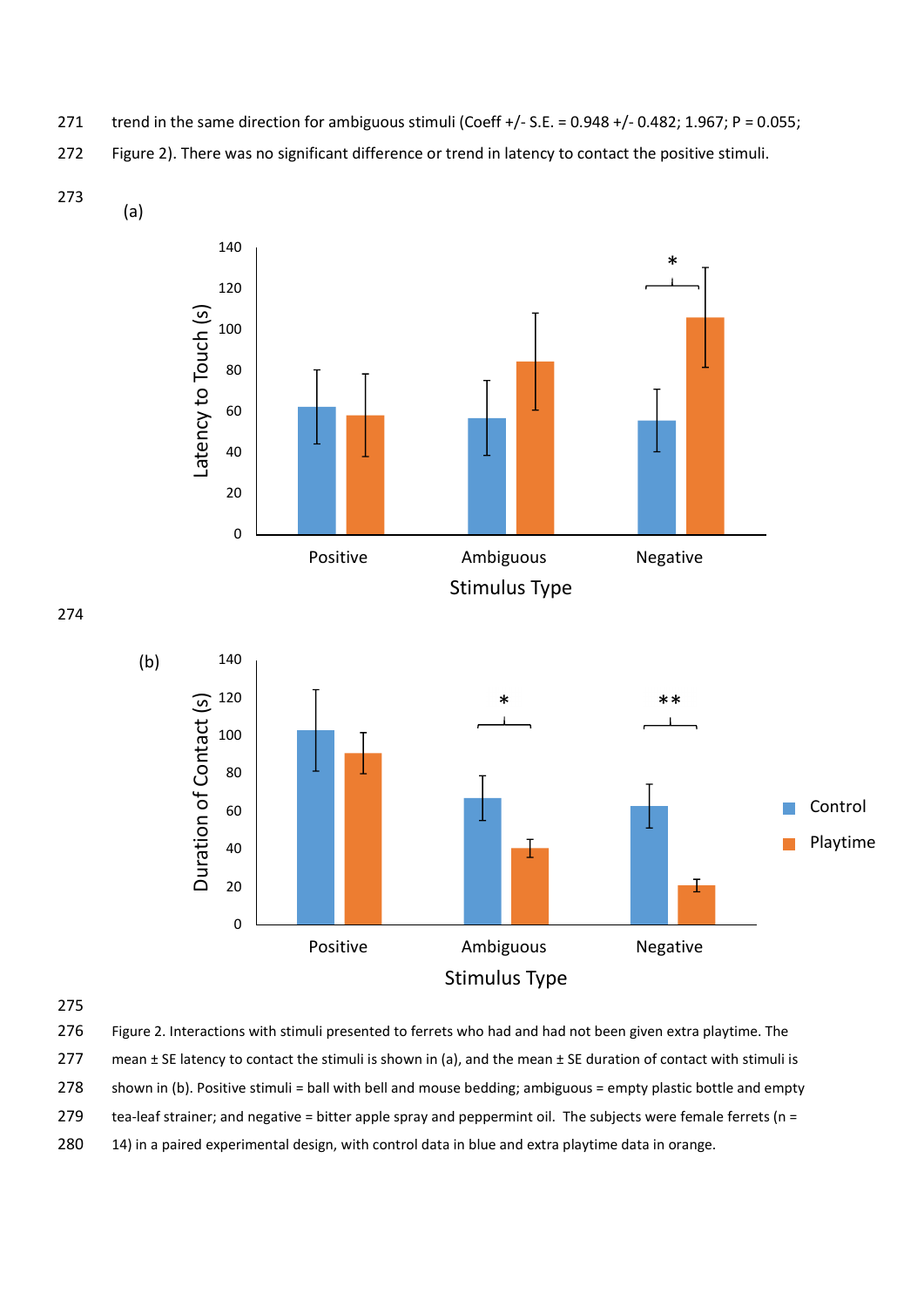282 After playtime ferrets spent significantly less time interacting with the ambiguous (GLMM: 283 Coeff +/- S.E. = -0.998 +/- 0.379; t = 2.637; P = 0.011) and negative (Coeff +/- S.E. = -1.733 +/- 0.278; t 284 = 6.231; P < 0.001) stimuli, than under control conditions. Again, there was no significant treatment 285 effect on duration interacting with the positive stimuli.

#### 286 Discussion

287 The results suggest that playtime reduces behaviours consistent with boredom in laboratory 288 ferrets, even measured 24h after the most recent play event. It seems that, just as boredom-like 289 states sometimes appear to prompt play in animals (Burghardt 1984; Held & Špinka 2011; Ahloy-290 Dallaire et al. 2018), the inverse may also be true; play can reduce signs of boredom.

291 The increased interactions of the control ferrets with negative and ambiguous stimuli is 292 entirely consistent with the aforementioned research in environmentally enriched versus standard-293 housed mink (Meagher & Mason 2012; Meagher et al. 2017), and this combined with aggressive 294 screeching and lying awake further characterises a boredom-like state (Burn 2017). If playtime can 295 help reduce general aggression in laboratory animals, this could be of great value for some species 296 where aggression is a significant problem. However, in the ferrets, overall aggression was rare and 297 showed no significant treatment effect, with only the screeching vocalisation being reduced after 298 play. It is possible that the screeching was not truly aggressive, although it is described as occurring 299 mainly in negative contexts (Boyce et al. 2001), so its reduction via playtime is consistent with 300 improved welfare. In future, recording screeching alongside the other behaviours with which it 301 occurs would help in interpreting its social context.

302 When ferrets had not had playtime in the current study, they chose to interact with even 303 negative stimuli: scents that had made them gape, headshake and withdraw in our pilot studies. This 304 is consistent with previous observations that animals in monotonous situations seemingly prefer 305 even unpleasant experiences over their existing monotony, which perhaps confirms the aversive 306 nature of boredom (Burn 2017). Examples include humans self-administering electric shocks when 307 asked to think their own thoughts when alone for 15 min (Wilson et al. 2014), rats and hamsters 308 choosing aversive food after eating solely their preferred food for several consecutive days (Galef & 309 Whiskin 2003, 2005), and mink in barren cages choosing to interact with predator cues, handling 310 gloves and sudden air puffs (Meagher & Mason 2012).

311 In the ferrets, playtime increased sleeping (i.e. lying down with eyes closed, not open), and 312 sitting/standing stationary, neither of which we predicted. These are low arousal behaviours, but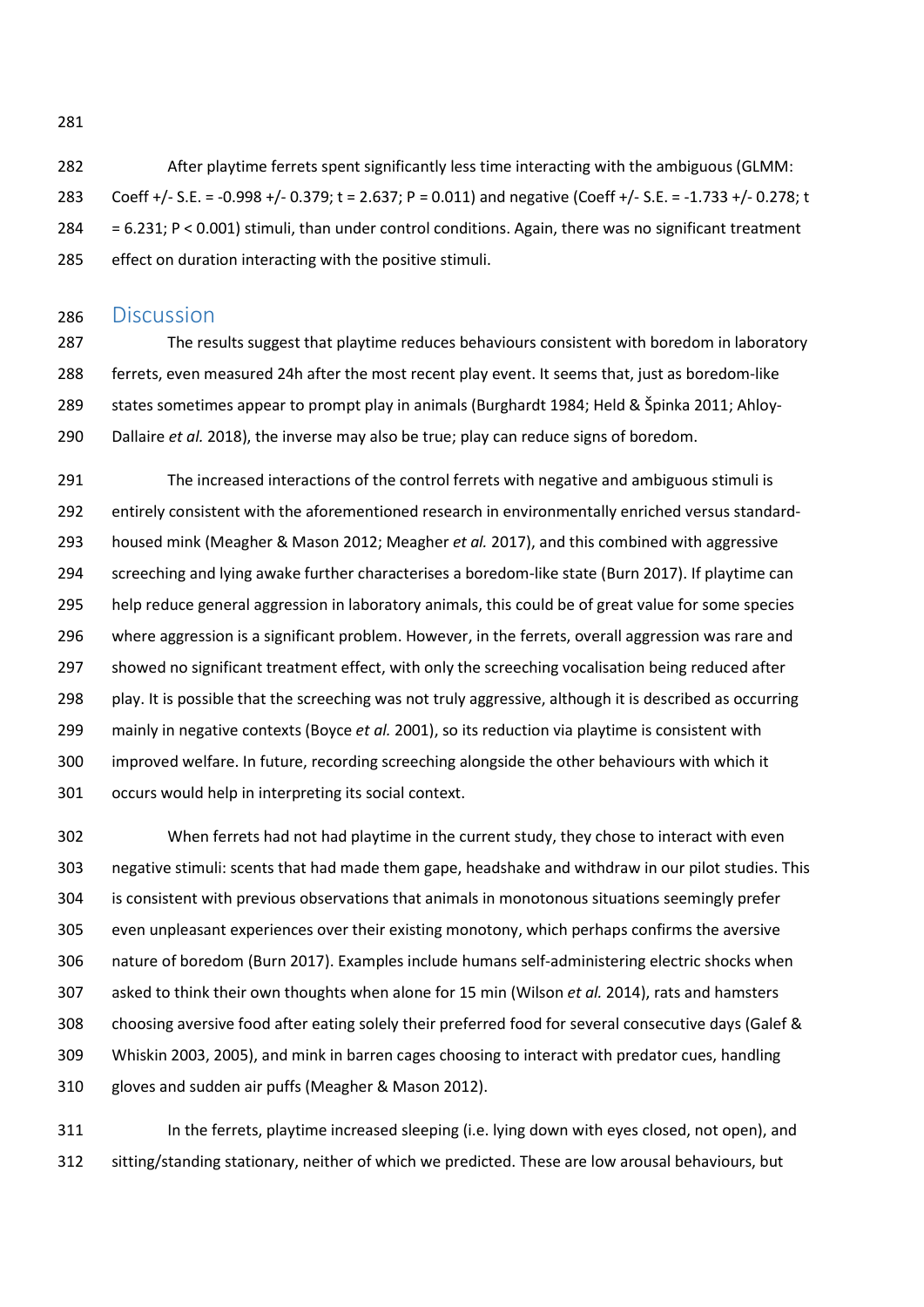313 they do not suggest that arousal was sub-optimal after playtime, because they did not co-occur with 314 obvious attempts to raise arousal. One possible explanation for these low arousal behaviours could 315 be that the ferrets were simply tired out by the playtime. However, the fact that the ferrets 316 responded just as readily to the positive stimuli after playtime as they did in the control condition, 317 makes fatigue an unlikely explanation. Instead, their willingness to investigate positive stimuli, but 318 not ambiguous or negative stimuli, suggests that they were more 'choosy' about their stimulation on 319 the day after playtime than in the control condition. This choosiness suggests that the increased low 320 arousal behaviour after playtime could indicate a form of satisfaction or relaxation; the playtime 321 may thus exemplify EE that has satisfied the motivation for general stimulation (Meagher 2019).

322 Our attempts to blind the observer to the treatments were unsuccessful, which means that 323 the results require replication under blinded conditions to eliminate the possibility of expectation 324 bias (Tuyttens et al. 2014). We limited the potential for bias as much as possible before the 325 experiment began, by discussing it explicitly and encouraging an impartial attitude; for example, 326 whilst we hypothesised that playtime would reduce boredom, we discussed the possibility that 327 instead we could find an equally noteworthy contrast effect if playtime caused the ferrets to 328 perceive the homecage as more, rather than less, boring (as described in Rennie & Buchanan-Smith 329 2006). We also discussed how to interpret non-significant results to help counter publication bias 330 towards significant outcomes (Fanelli 2010; Dwan et al. 2013). If we were thus successful in avoiding 331 expectation bias, then the results do indeed suggest that playtime reduced behavioural indications 332 both of sub-optimal arousal (lying awake with eyes open) and of motivation for greater stimulation 333 (agonistic screeching, and interactions with negative and ambiguous stimuli) (Burn 2017).

334 It is worth noting that even the control ferrets here did have EE in their homecage and 335 explored their holding room daily, and the results should not be interpreted as showing that their 336 standard EE was ineffective. For ethical reasons, we did not compare the control treatment against a 337 barren cage, and it is possible that we would have found many more signs of compromised welfare 338 in the barren environment had we done so. It is also important to remember that the purpose of 339 different EE varies, such as refuges to provide security, so not all beneficial EE functions to provide 340 stimulation or reduce boredom.

#### 341 Conclusion and animal welfare implications

342 In conclusion, subject to replication, the results here suggest that offering playtime to 343 laboratory animals may be an effective refinement to reduce potential boredom and promote a 344 more 'relaxed' state, even outside the playtime context.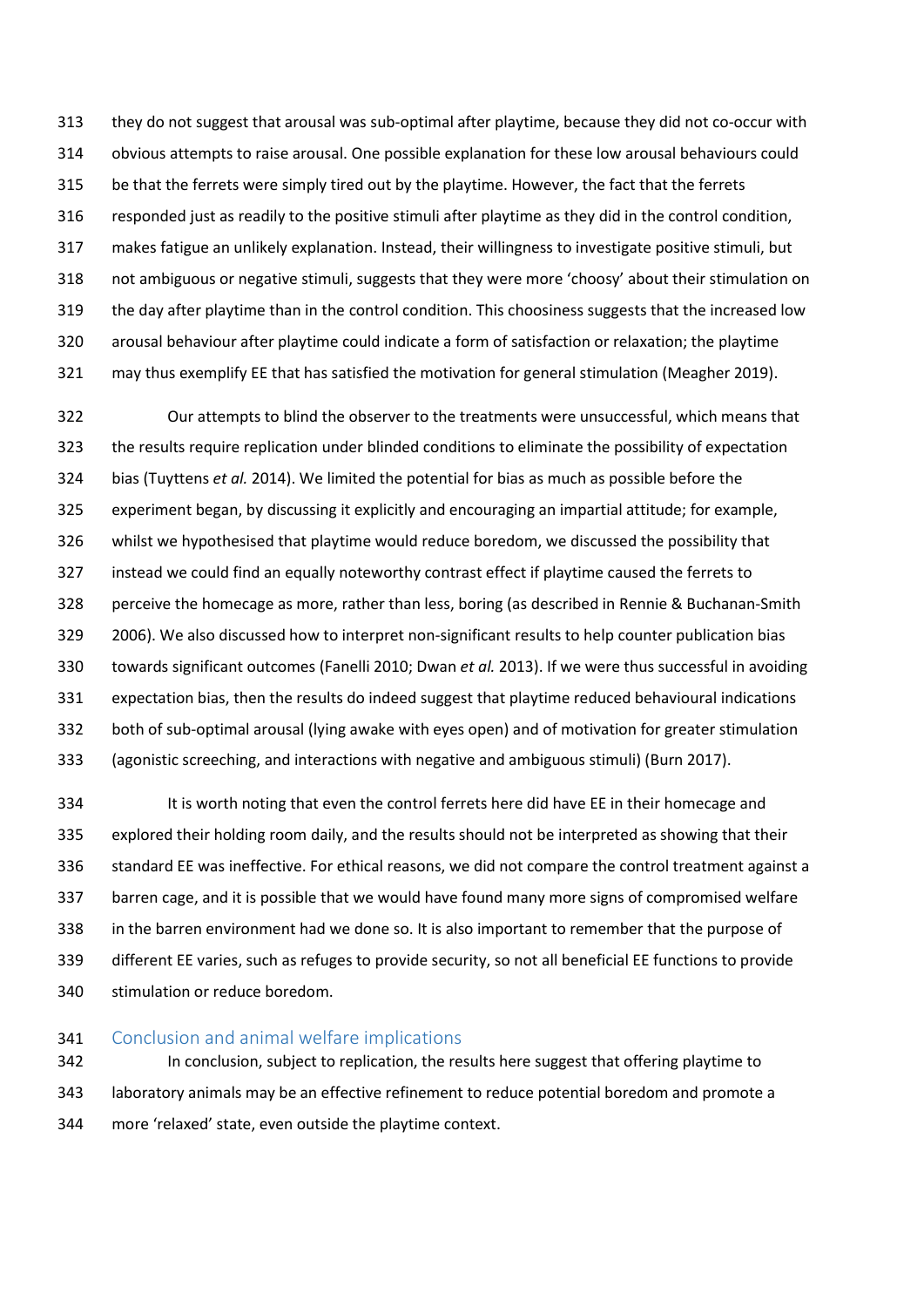# 345 Acknowledgements

- 346 We are grateful for funding for this project: JR was supported by a BBSRC funded London
- 347 Interdisciplinary Doctoral Training Studentship; JKB was supported by Wellcome Trust (Grant Ref
- 348 098418/Z/12/Z). We would also like to thank Dr Yu-Mei Ruby Chang for statistical advice and
- 349 Stephen Town and Joseph Sollini for support in testing the ferrets. The manuscript was approved for
- 350 submission by RVC (manuscript number: PPS\_01949).

# 351 References

- 352
- 353 Adams KM, Navarro AM, Hutchinson EK and Weed JL 2004 A Canine Socialization and Training
- 354 Program at the National Institutes of Health. Lab Animal 33: 32-37
- 355 Ahloy-Dallaire J, Espinosa J and Mason G 2018 Play and optimal welfare: Does play indicate the
- 356 presence of positive affective states? Behavioural Processes 156: 3-15
- 357 Anderson RC and Wood JB 2001 Enrichment for Giant Pacific Octopuses: Happy as a Clam? Journal
- 358 of Applied Animal Welfare Science 4: 157-168
- 359 Bayne K and Würbel H 2014 The impact of environmental enrichment on the outcome variability
- 360 and scientific validity of laboratory animal studies. Revue scientifique et technique (International
- 361 Office of Epizootics) 33: 273-280
- 362 Bennett JC, McRae PA, Levy LJ and Frick KM 2006 Long-term continuous, but not daily,
- 363 environmental enrichment reduces spatial memory decline in aged male mice. Neurobiology of
- 364 Learning and Memory 85: 139-152
- 365 Berlyne DE 1960 Conflict, arousal, and curiosity. pp 144-192. McGraw-Hill: New York
- 366 Boyce SW, Zingg BM and Lightfoot TL 2001 Behavior of Mustela Putorius Furo (The Domestic
- 367 Ferret). Veterinary Clinics of North America: Exotic Animal Practice 4: 697-712
- 368 Burghardt GM 1984 On the origins of play. In: Smith PK (ed) Play in animals and humans pp 5-41.
- 369 Blackwell: Oxford
- 370 Burghardt GM 2014 A brief glimpse at the long evolutionary history of play. Animal Behavior and
- 371 Cognition 1: 90-98
- 372 Burn CC 2017 Bestial boredom: a biological perspective on animal boredom and suggestions for its
- 373 scientific investigation. Animal Behaviour 130: 141-151
- 374 Casey B, Abney D and Skoumbordis E 2007 A playroom as novel swine enrichment. Lab Animal 36: 375 32
- 376 Celli ML, Tomonaga M, Udono T, Teramoto M and Nagano K 2003 Tool use task as environmental
- 377 enrichment for captive chimpanzees. Applied Animal Behaviour Science 81: 171-182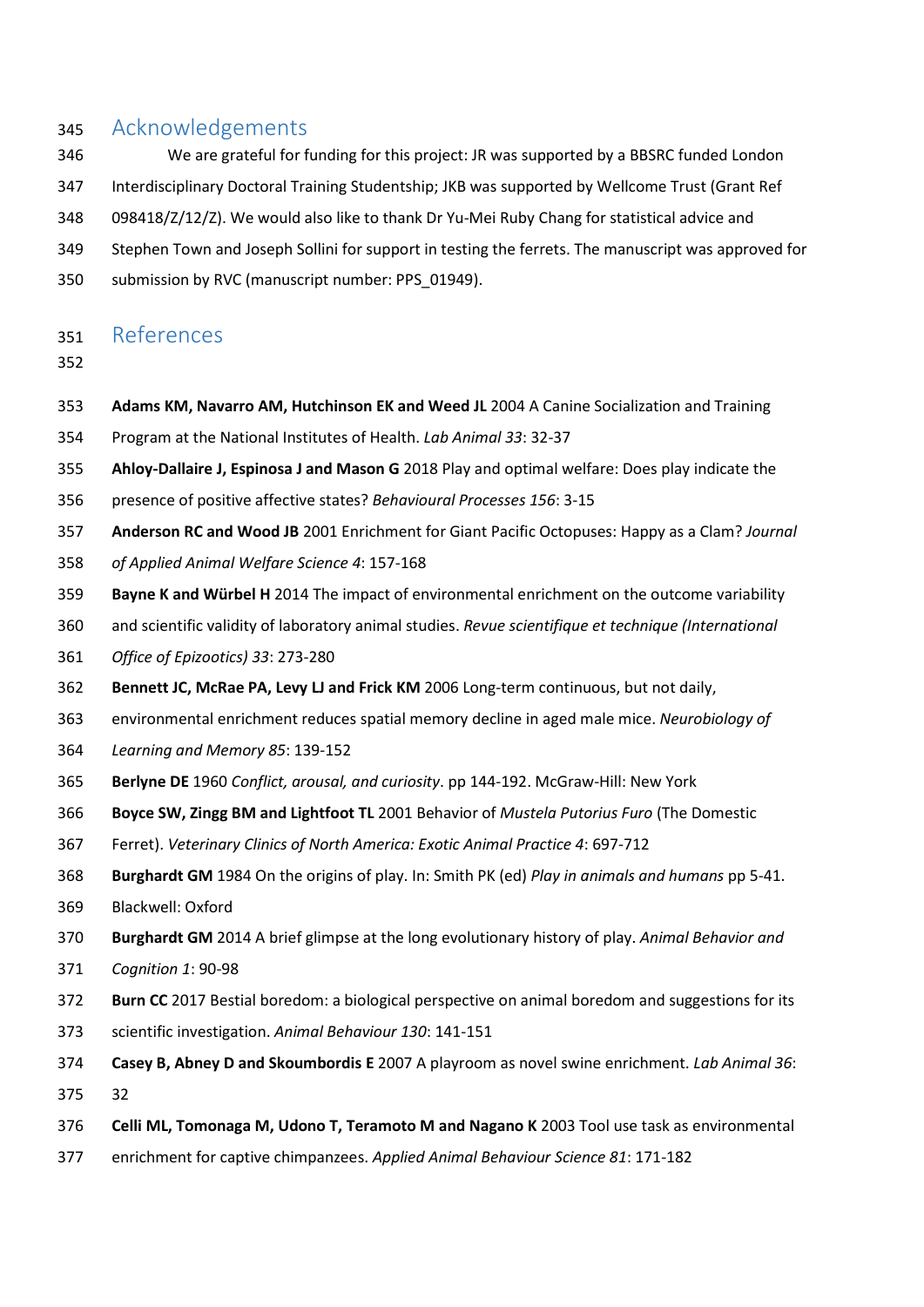- 378 Chamove AS 1989 Environmental enrichment: A review. Animal Technology 40: 155-176
- 379 Dwan K, Gamble C, Williamson PR and Kirkham JJ 2013 Systematic Review of the Empirical Evidence
- 380 of Study Publication Bias and Outcome Reporting Bias An Updated Review. PLoS ONE 8: e66844
- 381 Eastwood JD, Frischen A, Fenske MJ and Smilek D 2012 The Unengaged Mind: Defining Boredom in
- 382 Terms of Attention. Perspectives on Psychological Science 7: 482-495
- 383 Fahlman SA, Mercer-Lynn KB, Flora DB and Eastwood JD 2013 Development and validation of the
- 384 multidimensional state boredom scale. Assessment 20: 68-85
- 385 Fanelli D 2010 Do Pressures to Publish Increase Scientists' Bias? An Empirical Support from US States
- 386 Data. PLoS ONE 5: e10271
- 387 Galef BG, Jr. and Whiskin EE 2003 Preference for novel flavors in adult Norway rats (Rattus
- 388 norvegicus). Journal of Comparative Psychology 117: 96-100
- 389 Galef BG, Jr. and Whiskin EE 2005 Differences between golden hamsters (Mesocricetus auratus) and
- 390 Norway rats (Rattus norvegicus) in preference for the sole diet that they are eating. Journal of
- 391 Comparative Psychology 119: 8-13
- 392 Held SDE and Špinka M 2011 Animal play and animal welfare. Animal Behaviour 81: 891-899
- 393 Langbein J, Siebert K and Nürnberg G 2009 On the use of an automated learning device by group-
- 394 housed dwarf goats: Do goats seek cognitive challenges? Applied Animal Behaviour Science 120: 150-
- 395 158
- 396 Manteuffel G, Langbein J and Puppe B 2009 From operant learning to cognitive enrichment in farm
- 397 animal housing: bases and applicability. Animal Welfare 18: 87-95
- 398 Martin P and Bateson P 2007 Measuring behaviour: an introductory quide. pp 1-171. Cambridge
- 399 University Press: Cambridge
- 400 Mason GJ and Burn CC 2011 Chapter 7: Behavioural restriction. In: Appleby MC, Mench JA, Olsson A
- 401 and Hughes BO (ed) Animal Welfare pp 98-119. CABI Publishing
- 402 Meagher RK and Mason GJ 2012 Environmental enrichment reduces signs of boredom in caged
- 403 mink. PLoS ONE 7: e49180
- 404 Meagher RK, Campbell DLM, Dallaire JA, Díez-León M, Palme R and Mason GJ 2013 Sleeping tight
- 405 or hiding in fright? The welfare implications of different subtypes of inactivity in mink. Applied
- 406 Animal Behaviour Science 144: 138-146
- 407 Meagher RK, Campbell DL and Mason GJ 2017 Effects of enrichment on boredom-like states in mink
- 408 and their behavioural correlates: a replicate. Applied Animal Behaviour Science 197: 112-119
- 409 Meagher RK 2019 Is boredom an animal welfare concern? Animal Welfare 28: 21-32
- 410 Meehan CL and Mench JA 2007 The challenge of challenge: Can problem solving opportunities
- 411 enhance animal welfare? Applied Animal Behaviour Science 102: 246-261